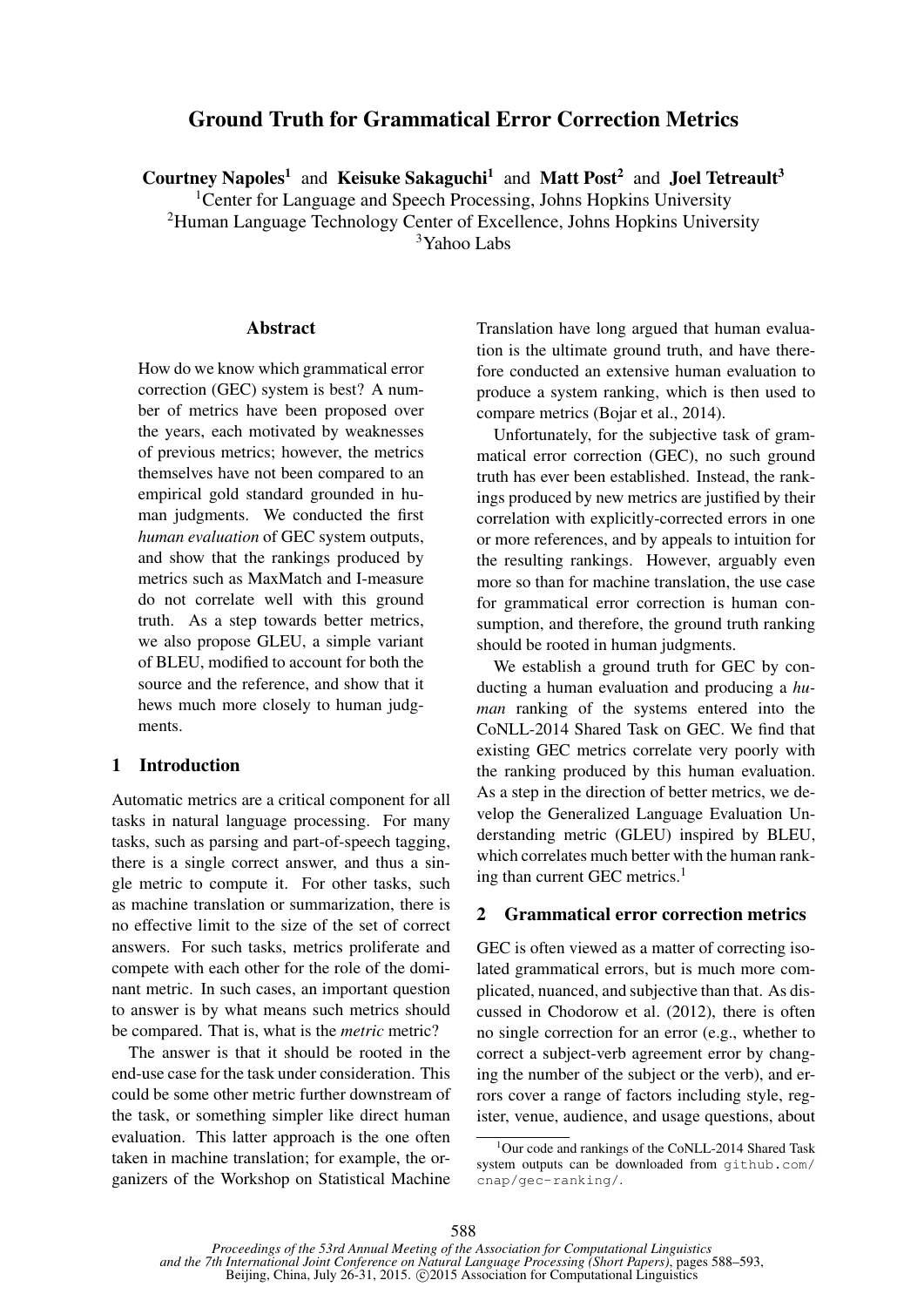which there can be much disagreement. In addition, errors are not always errors, as can be seen from the existence of different style manuals at newspapers, and questions about the legitimacy of prescriptivist grammar conventions.

Several automatic metrics have been used for evaluating GEC systems. F-score, the harmonic mean of precision and recall, is one of the most commonly used metrics. It was used as an official evaluation metric for several shared tasks (Dale et al., 2012; Dale and Kilgarriff, 2011), where participants were asked to detect and correct closedclass errors (i.e., determiners and prepositions).

One of the issues with F-score is that it fails to capture phrase-level edits. Thus Dahlmeier and Ng (2012) proposed the MaxMatch  $(M<sup>2</sup>)$  scorer, which calculates the F-score over an edit lattice that captures phrase-level edits. For GEC,  $M<sup>2</sup>$ is the standard, having been used to rank error correction systems in the 2013 and 2014 CoNLL shared tasks, where the error types to be corrected were not limited to closed-class errors. (Ng et al., 2013; Ng et al., 2014).  $M<sup>2</sup>$  was assessed by comparing its output against that of the official Helping Our Own (HOO) scorer (Dale and Kilgarriff, 2011), itself based on the GNU wdiff utility.<sup>2</sup> In other words, it was evaluated under the assumption that evaluating GEC can be reduced to checking whether a set of predefined errors have been changed into a set of associated corrections. at, 2012; Dake on Klugarrith, 2011), where pure is the same of the same of the same of the same of the same of the same of the same of the same of the same of the same of the same of the same of the same of the same of th

 $M<sup>2</sup>$  is not without its own issues. First, phraselevel edits can be gamed because the lattice treats a long phrase deletion as one edit.<sup>3</sup> Second, the F-score does not capture the difference between "no change" and "wrong edits" made by systems. Chodorow et al. (2012) also list other complications arising from using F-score or  $M^2$ , depending on the application of GEC.

Considering these problems, Felice and Briscoe (2015) proposed a new metric, I-measure, which is based on accuracy computed by edit distance between the source, reference, and system output. Their results are striking: there is a negative correlation between the  $M^2$  and I-measure scores (Pearson's  $r = -0.694$ ).

A difficulty with all these metrics is that they require detailed annotations of the location and er-



Figure 1: Correlation among  $M^2$ , I-measure, and BLEU scores:  $M^2$  score shows negative correlations to other metrics.

ror type of each correction in response to an explicit error annotation scheme. Due to the inherent subjectivity and poor definition of the task, mentioned above, it is difficult for annotators to reliably produce these annotations (Bryant and Ng, 2015). However, this requirement can be relinquished by treating GEC as a text-to-text rewriting task and borrowing metrics from machine translation, as Park and Levy (2011) did with BLEU (Papineni et al., 2002) and METEOR (Lavie and Agarwal, 2007).

As we will show in more detail in Section 5, taking the twelve publicly released system outputs from the CoNLL-2014 Shared Task, $4$  we actually find a negative correlation between the  $M<sup>2</sup>$ and BLEU scores  $(r = -0.772)$  and positive correlation between I-measure and BLEU scores  $(r = 0.949)$  (Figure 1). With the earlier-reported negative correlation between I-measure and  $M^2$ , we have a troubling picture: which of these metrics is best? Which one actually captures and rewards the behaviors we would like our systems to report? Despite these many proposed metrics, no prior work has attempted to answer these questions by comparing them to human judgments. We propose to answer these questions by producing a definitive human ranking, against which the rankings of different metrics can be compared.

## 3 The human ranking

The Workshop on Statistical Machine Translation (WMT) faces the same question each year as part

<sup>2</sup>http://www.gnu.org/s/wdiff/

 $3$ For example, when we put a single character 'X' as system output for each sentence, we obtain  $P = 0.27, R =$  $0.29$ ,  $M^2 = 0.28$ , which would be ranked 6/13 systems in the 2014 CoNLL shared task.

<sup>4</sup>www.comp.nus.edu.sg/˜nlp/conll14st. html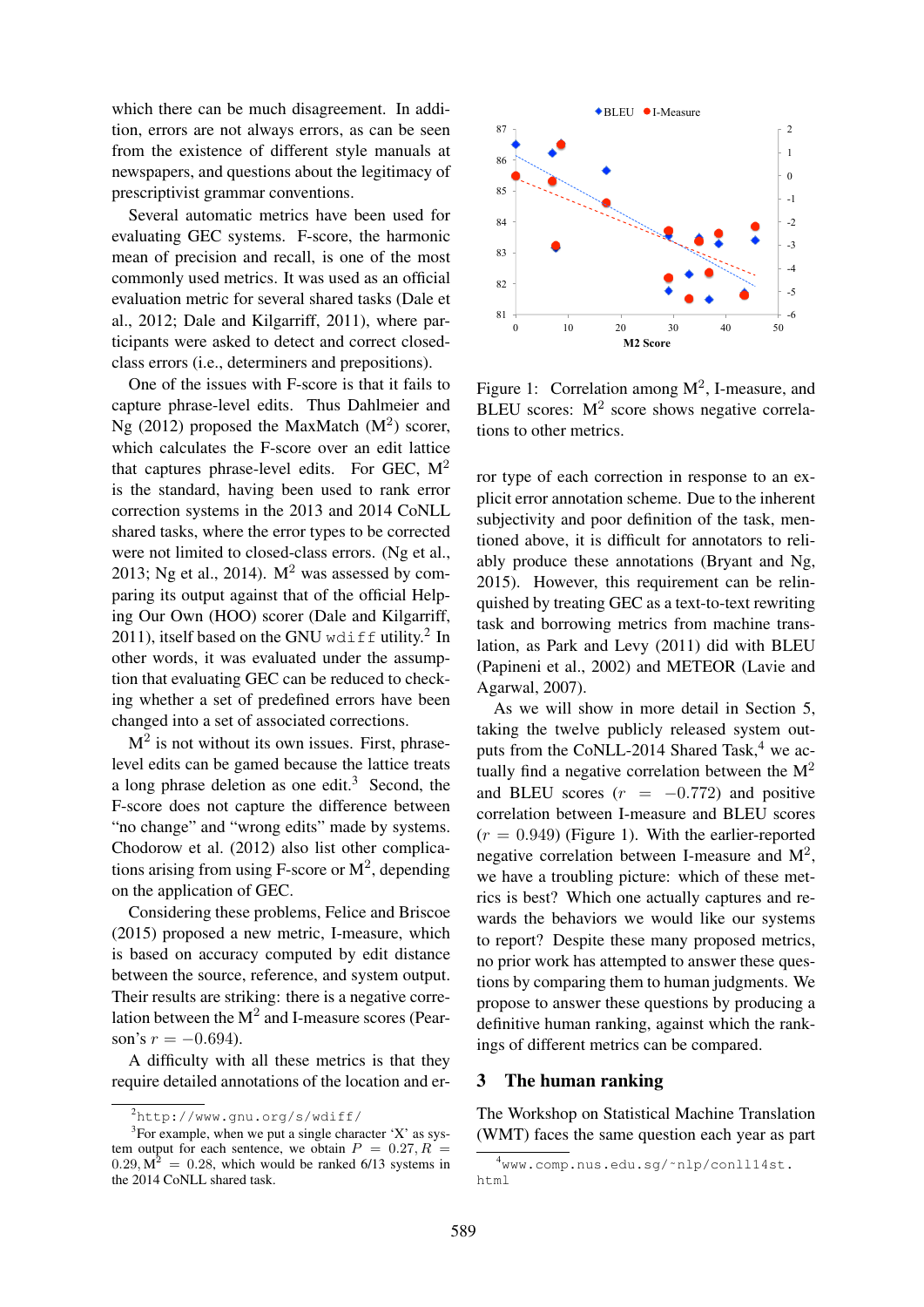

Figure 2: The Appraise evaluation system.

of its metrics shared task. Arguing that humans are the ultimate judge of quality, they gather human judgments and use them to produce a ranking of the systems for each task. Machine translation metrics are then evaluated based on how closely they match this ranking, using Pearson's r (prior to 2014) or Spearman's  $\rho$  (2014).

We borrow their approach to conduct a human evaluation. We used Appraise (Federmann,  $2012$ )<sup>5</sup> to collect pairwise judgments among 14 systems: the output of 12 systems entered in the CoNLL-14 Shared Task, plus the source and a reference sentence. Appraise presents the judge with the source and reference sentence<sup>6</sup> and asks her to rank four randomly selected systems from best to worst, ties allowed (Figure 2). The four-way ranking is transformed into a set of pairwise judgments.

We collected data from three native English speakers, resulting in 28,146 pairwise system judgements. Each system's quality was estimated and the total ranking was produced on this dataset using the TrueSkill model (Sakaguchi et al., 2014), as done in WMT 2014. The annotators had strong correlations in terms of the total system ranking and estimated quality, with the reference being ranked at the top (Table 1).

## 4 Generalized BLEU

Current metrics for GEC rely on references with explicitly labeled error annotations, the type and form of which vary from task to task and can

| Judges      |      | $\omega$ |
|-------------|------|----------|
| 1 and 2     | 0.80 | 0.69     |
| 1 and $3$   | 0.73 | 0.80     |
| $2$ and $3$ | 0.81 | 0.71     |

Table 1: Pearson's r and Spearman's  $\rho$  correlations among judges (excluding the reference).

be difficult to convert. Recognizing the inherent ambiguity in the error-correction task, a better metric might be independent of such an annotation scheme and only require corrected references. This is the view of GEC as a generic text-rewriting task, and it is natural to apply standard metrics from machine translation. However, applied offthe-shelf, these metrics yield unintuitive results. For example, BLEU ranks the *source* sentence as second place in the CoNLL-2014 shared task.<sup>7</sup>

The problem is partially due to the subtle but important difference between machine translation and monolingual text-rewriting tasks. In MT, an untranslated word or phrase is almost always an error, but in grammatical error correction, this is not the case. Some, but not all, regions of the source sentence should be changed. This observation motivates a small change to BLEU that computes n-gram precisions over the reference but assigns more weight to n-grams that have been correctly changed from the source. This revised metric, Generalized Language Evaluation Understanding (GLEU), rewards corrections while also correctly crediting unchanged source text.

Recall that  $BLEU(C, R)$  (Papineni et al., 2002) is computed as the geometric mean of the modified precision scores of the test sentences C relative to the references  $R$ , multiplied by a brevity penalty to control for recall. The precisions are computed over bags of n-grams derived from the candidate translation and the references. Each n-gram in the candidate sentence is "clipped" to the maximum count of that n-gram in any of the references, ensuring that no precision is greater than 1.

Similar to I-measure, which calculates a weighted accuracy of edits, we calculate a weighted precision of n-grams. In our adaptation, we modify the precision calculation to assign extra weight to n-grams present in the candidate that overlap with the reference *but not* the source (the set of n-grams  $R \setminus S$ ). The precision is also penal-

<sup>5</sup>github.com/cfedermann/Appraise

 $6CoNLL-14$  has two references. For each sentence, we randomly chose one to present as the answer and one to be among the systems to be ranked.

<sup>7</sup>Of course, it could be the case that the source sentence is actually the second best, but our human evaluation  $(\S 5)$ confirms that this is not the case.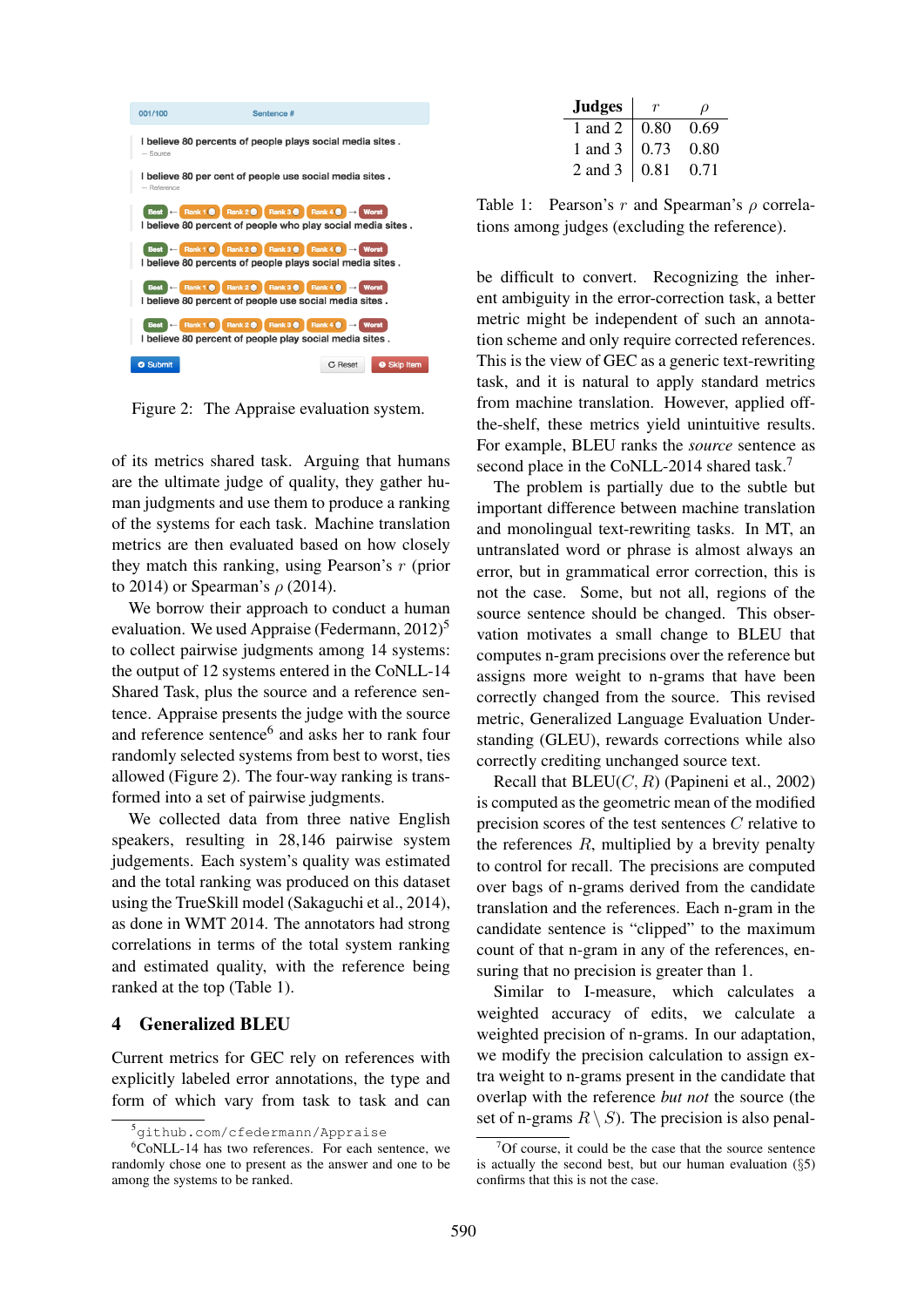$$
p'_{n} = \frac{\sum\limits_{n\text{-}gram \in C} Count_{R \setminus S}(n\text{-}gram) - \lambda (Count_{S \setminus R}(n\text{-}gram)) + Count_{R}(n\text{-}gram)}{\sum\limits_{n\text{-}gram' \in C'} Count_{S}(n\text{-}gram') + \sum\limits_{n\text{-}gram \in R \setminus S} Count_{R \setminus S}(n\text{-}gram)}
$$

ized by a weighted count of n-grams in the candidate that are in the source but not the reference (false negatives,  $S \setminus R$ ). For a correction candidate  $C$  with a corresponding source  $S$  and reference  $R$ , the modified n-gram precision for  $GLEU(C, R, S)$ is shown in Equation 1. The weight  $\lambda$  determines by how much incorrectly changed n-grams are penalized. Equations 2–3 describe how the counts are collected given a bag of n-grams B.

$$
Count_B(n\text{-}gram) = \sum_{n\text{-}gram' \in B} d(n\text{-}gram, n\text{-}gram') \quad (2)
$$

$$
d(n\text{-}gram, n\text{-}gram') = \begin{cases} 1 & \text{if } n\text{-}gram = n\text{-}gram' \\ 0 & \text{otherwise} \end{cases}
$$
 (3)

$$
BP = \begin{cases} 1 & \text{if } c > r \\ e^{(1-c/r)} & \text{if } c \leq r \end{cases}
$$
 (4)

$$
GLEU(C, R, S) = BP \cdot \exp\left(\sum_{n=1}^{N} w_n \log p'_n\right) \quad (5)
$$

In our experiments, we used  $N = 4$  and  $w_n =$ 1  $\frac{1}{N}$ , which are standard parameters for MT, the same brevity penalty as BLEU (Equation 4), and report results on  $\lambda = \{0.1, 0\}$  (GLEU<sub>0.1</sub> and  $GLEU_0$ , respectively). For this task, not penalizing false negatives correlates best with human judgments, but the weight can be tuned for different tasks and datasets. GLEU can be easily extended to additionally punish false positives (incorrectly editing grammatical text) as well.

#### 5 Results

The respective system rankings of each metric are presented in Table 2. The human ranking is considerably different from those of most of the metrics, a fact that is also captured in correlation coefficients (Table 3). $8$  From the human evaluation, we learn that the source falls near the middle of the rankings, even though the BLEU, I-measure and  $M<sup>2</sup>$  rank it among the best or worst systems.

 $M<sup>2</sup>$ , the metric that has been used for the CoNLL shared tasks, only correlates moderately with human rankings, suggesting that it is not an ideal metric for judging the results of a competition. Even though I-measure perceptively aims to

| <b>Metric</b>  | r        |          |
|----------------|----------|----------|
| $GLEU_0$       | 0.542    | 0.555    |
| $\mathbf{M}^2$ | 0.358    | 0.429    |
| $GLEU_{0.1}$   | 0.200    | 0.412    |
| I-measure      | $-0.051$ | $-0.005$ |
| <b>BLEU</b>    | $-0.125$ | $-0.225$ |

Table 3: Correlation of metrics with the human ranking (excluding the reference), as calculated with Pearson's  $r$  and Spearman's  $\rho$ .

predict whether an output is better or worse than the input, it actually has a slight negative correlation with human rankings.  $GLEU_0$  is the only metric that strongly correlates with the human ranks, and performs closest to the range of human-tohuman correlation (0.73  $\leq r \leq$  0.81) GLEU<sub>0</sub> correctly ranks four out of five of the top humanranked systems at the top of its list, while the other metrics rank at most three of these systems in the top five.

All metrics deviate from the human rankings, which may in part be because automatic metrics equally weight all error types, when some errors may be more tolerable to human judges than others. For example, inserting a missing token is rewarded the same by automatic metrics, whether it is a comma or a verb, while a human would much more strongly prefer the insertion of the latter. An example of system outputs with their automatic scores and human rankings is included in Table 4.

This example illustrates some challenges faced when using automatic metrics to evaluate GEC. The automatic metrics weight all corrections equally and are limited to the gold-standard references provided. Both automatic metrics,  $M^2$  and GLEU, prefer the AMU output in this example, even though it corrects one error and *introduces* another. The human judges rank the UMC output as the best for correcting the main verb even though it ignored the spelling error. The UMC and NTHU sentences both receive  $M^2 = 0$  because they make none of the gold-standard edits, even though UMC correctly inserts *be* into the sentence.  $M<sup>2</sup>$  does not recognize this since it is in a different location from where the annotators placed it.

<sup>&</sup>lt;sup>8</sup>Pearson's measure assumes the scores are normally distributed, which may not be true here.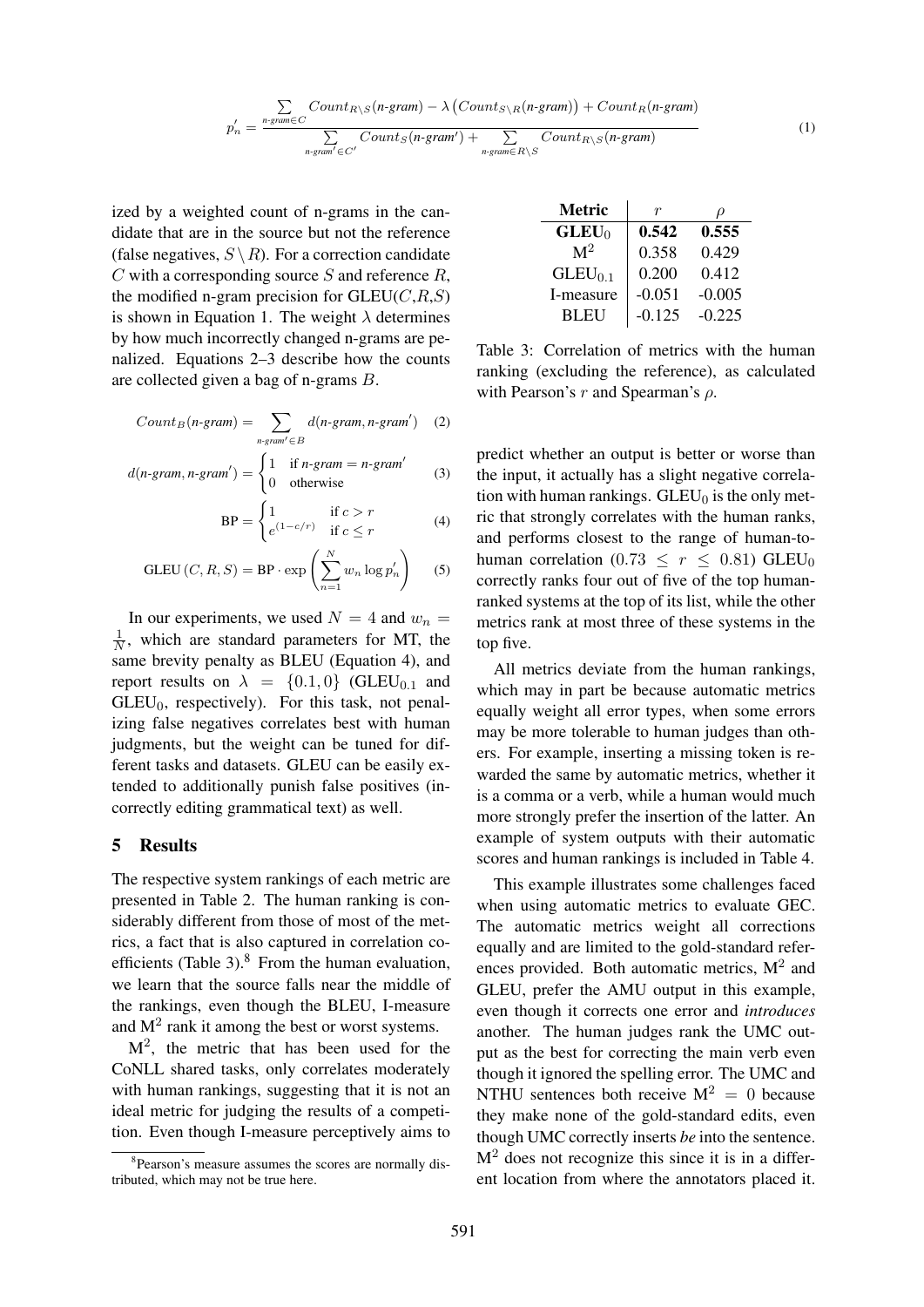| Human       | <b>BLEU</b> | <b>I-measure</b> | $\mathbf{M}^2$ | GLEU <sub>0</sub> | $GLEU_{0-1}$ |
|-------------|-------------|------------------|----------------|-------------------|--------------|
| CAMB        | UFC         | UFC              | <b>CUUL</b>    | <b>CUUL</b>       | CUUI         |
| AMU         | source      | source           | <b>CAMB</b>    | AMU               | <b>AMU</b>   |
| RAC.        | <b>IITB</b> | <b>IITR</b>      | <b>AMU</b>     | UFC               | <b>CAMB</b>  |
| <b>CUUI</b> | SJTU        | SJTU             | <b>POST</b>    | <b>CAMB</b>       | <b>UFC</b>   |
| source      | <b>UMC</b>  | <b>CUUL</b>      | UMC            | source            | <b>IITB</b>  |
| <b>POST</b> | <b>CUUL</b> | <b>PKU</b>       | <b>NTHU</b>    | <b>IITB</b>       | SJTU         |
| UFC         | <b>PKU</b>  | <b>AMU</b>       | PKU            | SJTU              | <b>PKU</b>   |
| SJTU        | <b>AMU</b>  | UMC              | R AC           | <b>PKU</b>        | <b>UMC</b>   |
| <b>IITB</b> | <b>IPN</b>  | <b>IPN</b>       | <b>SJTU</b>    | <b>UMC</b>        | <b>NTHU</b>  |
| <b>PKU</b>  | NTHU        | <b>POST</b>      | UFC            | <b>NTHU</b>       | <b>POST</b>  |
| UMC         | CAMB        | R AC             | <b>IPN</b>     | <b>POST</b>       | <b>RAC</b>   |
| <b>NTHU</b> | R AC        | <b>CAMB</b>      | <b>IITB</b>    | RAC.              | <b>IPN</b>   |
| IPN         | <b>POST</b> | <b>NTHU</b>      | source         | <b>IPN</b>        | source       |

Table 2: System outputs scored by different metrics, ranked best to worst.

| <b>System</b> | <b>Sentence</b>                                                                   | <b>Scores</b>    |
|---------------|-----------------------------------------------------------------------------------|------------------|
| Original      | We may in actual fact communicating with a hoax Facebook acccount of a cyber      |                  |
| sentence      | friend, which we assume to be real but in reality, it is a fake account.          |                  |
| Reference 1   | We may in actual fact be communicating with a hoax Facebook acccount of a         |                  |
|               | cyber friend, which we assume to be real but in reality, it is a fake account.    |                  |
| Reference 2   | We may in actual fact be communicating with a fake Facebook account of an         |                  |
|               | online friend, which we assume to be real but, in reality, it is a fake account.  |                  |
| <i>UMC</i>    | We may be in actual fact communicating with a hoax Facebook acccount of a         | $GLEU = 0.62$    |
|               | cyber friend, we assume to be real but in reality, it is a fake account.          | $M^2 = 0.00$     |
|               |                                                                                   | Human rank $= 1$ |
| AMU           | We may in actual fact communicating with a hoax Facebook account of a cyber       | $GLEU = 0.64$    |
|               | friend, which we assume to be real but in reality, it is a fake <b>accounts</b> . | $M^2 = 0.39$     |
|               |                                                                                   | Human rank $= 2$ |
| <b>NTHU</b>   | We may of actual fact communicating with a hoax Facebook acccount of a cyber      | $GLEU = 0.60$    |
|               | friend, which we <b>assumed</b> to be real but in reality, it is a fake account.  | $M^2 = 0.00$     |
|               |                                                                                   | Human rank $=$ 4 |

Table 4: Examples of system output (changes are in bold) and the sentence-level scores assigned by different metrics.

However, GLEU awards UMC partial credit for adding the correct unigram, and further assigns all sentences a real score.

# 6 Summary

As with other metrics used in natural language processing tasks, grammatical error correction metrics must be evaluated against ground truth. The inherent subjectivity in what constitutes a grammatical correction, together with the fact that the use case for grammatically-corrected output is human readers, argue for grounding metric evaluations in a human evaluation, which we produced following procedures established by the Workshop on Statistical Machine Translation. This human ranking shows us that the metric commonly used for GEC is not appropriate, since it does not correlate strongly; newly proposed alternatives fare little better.

Attending to how humans perceive the quality of the sentences, we developed GLEU by making a simple variation to an existing metric. GLEU more closely models human judgments than previ-

ous metrics because it rewards correct edits while penalizing ungrammatical edits, while capturing fluency and grammatical constraints by virtue of using n-grams. While this simple modification to BLEU accounts for crucial differences in a monolingual setting, fares well, and could take the place of existing metrics, especially for rapid system development as in machine translation, there is still room for further work as there is a gap in how well it correlates with human judgments.

Most importantly, the results and data from this paper establish a method for objectively evaluating future metric proposals, which is crucial to yearly incremental improvements to the GEC task.

# Acknowledgments

We would like to thank Christopher Bryant, Hwee Tou Ng, Mariano Felice, and Ted Briscoe for sharing their research with us pre-publication. We also thank the reviewers and Wei Xu for their valuable feedback, and Benjamin Van Durme for his support.